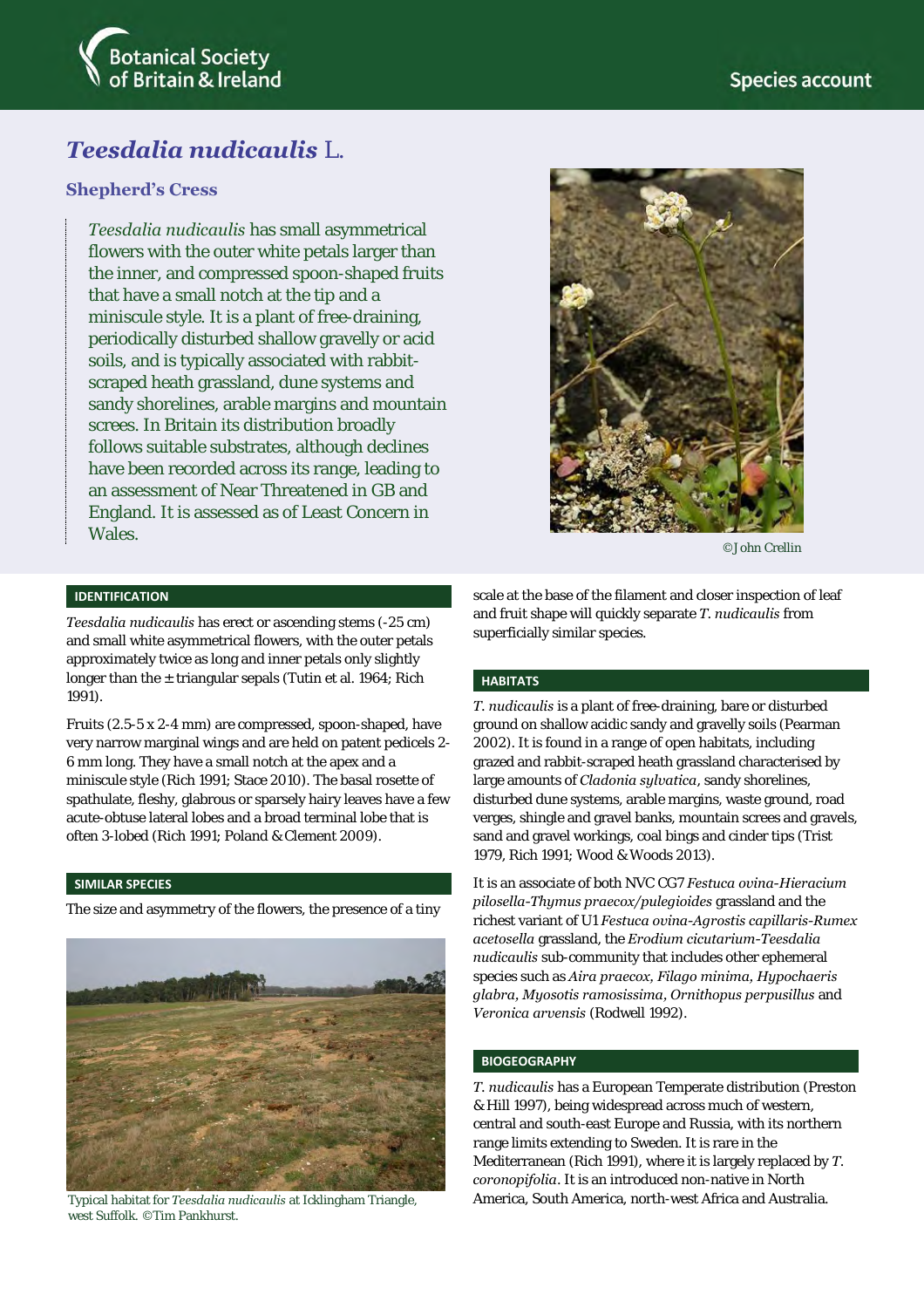### *Teesdalia nudicaulis* L.

In Britain, *Teesdalia nudicaulis* is widespread throughout much of central and northern Wales, England and Scotland from sea-level to 450m on Ben More (vc103), with the location of populations mirroring suitable substrates and particularly concentrated across areas of south Devon and Cornwall, eastern England, north Hampshire, Surrey, Lincolnshire, the Welsh Borders, Cumbria, Moray and Easterness.

It has a very restricted distribution in Ireland, where it is recorded from sand dunes in Dundrum Bay, County Down and the County Londonderry coast at the Bann Estuary and Benone (Hackney 2011).

#### **ECOLOGY**

A winter-annual therophyte, associated with low soil pH, high Phosphorous availability, and low levels of ammonium and total inorganic Nitrogen (Martensson & Olsson 2010).

Plants flower from March to June and produce an inflorescence of up to 40 flowers, with each flower producing one fruit containing 4 seeds (Newman 1964). Seed are ovoid, yellow-brown and very small (0.9-1.7 mm). Although Newman (1964) states that seeds have no specific adaptations for dispersal, more recent studies have shown that very small, round seeds can survive endozoochorous dispersal.

The primary means of reproduction is probably selfpollination. Germination occurs in the autumn, with plants developing a basal rosette of leaves and a tap root (c.1-4 cm long) before over-wintering in a vegetative state.



Distribution of *Teesdalia nudicaulis* in Great Britain and Ireland.

Studies by Newman (1963, 1964, and 1965) showed that the vast majority (c. 90%) of *T. nudicaulis* seeds germinate in the season in which they are produced. Larger over-wintering rosettes and plants that produced greater numbers of flowers and seeds were correlated with early autumnal germination when soils were both moist and warm (relative to November) and had higher than average soil moisture in early spring. Newman (1964) also found that a delay in germination of 3 weeks between mid-September and mid-October would lead to smaller plants and a decrease in seed production of c.40%. Hoffmann (2000) speculates that the rarity of *T. nudicaulis* in the Mediterranean within apparently suitable habitat may be due to more lengthy periods of drought and high summer temperatures that result in harmful effects on seeds.

Rich (1991), Farrell (1994) and Pearman (2002) all mention that *T. nudicaulis* has a very short-lived seed bank. However, seed bank studies undertaken in Breckland heaths by Pakeman & Marshall (1997) found that *T. nudicaulis* was present as a viable resource in the soil seed bank when not present in above-ground rank vegetation. This finding strongly suggests that *T. nudicaulis* has a more persistent seed bank than previously assumed, and consequently has the potential to re-establish following disturbance and/or an increase in grazing intensity.

Small-scale disturbance plays a key role in *T. nudicaulis* ecology, with a study by Martensson & Olsson (2010) in south-eastern Sweden showing that patches disturbed by rabbit and ant activity increased seedling establishment by two to four times.

#### **THREATS**

As a plant of open habitats, the main threats to extant populations are linked to a lack of disturbance, vegetation succession and scrub encroachment. In addition, populations have been lost because of habitat loss and the subsequent fragmentation of the local landscape, the intensification of agricultural practices, sand extraction, commercial afforestation and urban development (Farrell 1994).

#### **MANAGEMENT**

Management should, where appropriate, instigate or maintain a traditional grazing regime resulting in a tightly grazed sward and small-scale disturbance. Scrub clearance is likely to be necessary on rank or degraded sites. Although sand extraction is listed as a threat, sand and gravel workings can also present new opportunities for habitat creation, but without an appropriate after-care management plan post-extraction these habitats are likely to be short-lived.

#### **REFERENCES**

Farrell, L. 1994. *Teesdalia nudicaulis* L.. In: *Scarce Plants in Britain*. Stewart, Pearman, & Preston (eds). pp. 403.Joint Nature Conservation Committee (JNCC), Peterborough.